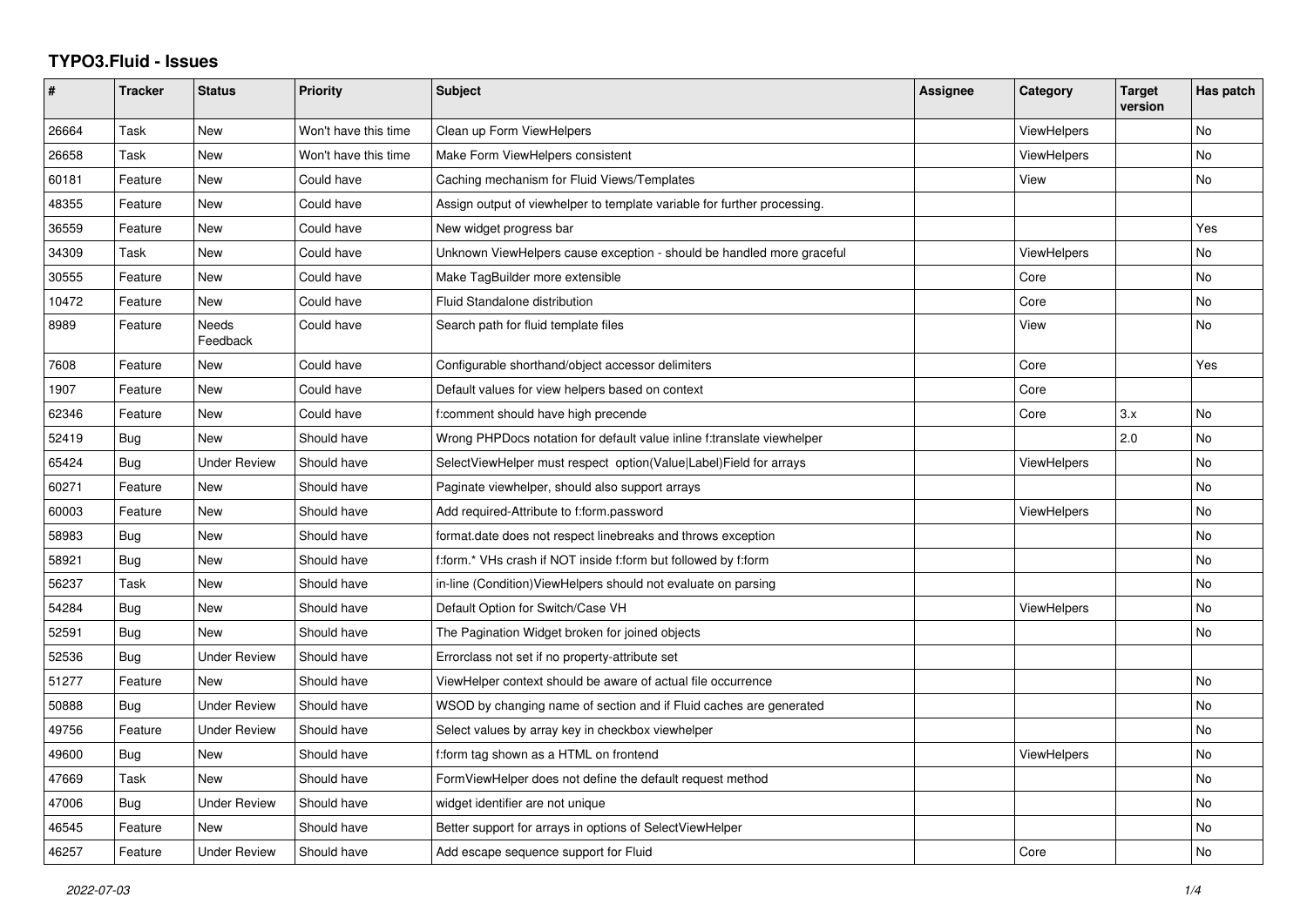| #     | <b>Tracker</b> | <b>Status</b>            | <b>Priority</b> | <b>Subject</b>                                                                                              | Assignee | Category           | <b>Target</b><br>version | Has patch |
|-------|----------------|--------------------------|-----------------|-------------------------------------------------------------------------------------------------------------|----------|--------------------|--------------------------|-----------|
| 46091 | Task           | <b>Needs</b><br>Feedback | Should have     | Show source file name and position on exceptions during parsing                                             |          |                    |                          | <b>No</b> |
| 45394 | Task           | New                      | Should have     | Forwardport Unit test for standalone view                                                                   |          | View               |                          | <b>No</b> |
| 45345 | Feature        | Needs<br>Feedback        | Should have     | Easy to use comments for fluid that won't show in output                                                    |          |                    |                          |           |
| 45153 | Feature        | New                      | Should have     | f:be.menus.actionMenuItem - Detection of the current select option is insufficient                          |          |                    |                          | No        |
| 43072 | Task           | New                      | Should have     | Remove TOKENS for adding templates fallback in Backporter                                                   |          | View               |                          | No        |
| 43071 | Task           | New                      | Should have     | Remove TOKENS for adding fallback teplates in B                                                             |          |                    |                          | No        |
| 42743 | Task           | New                      | Should have     | Remove inline style for hidden form fields                                                                  |          |                    |                          | No        |
| 42397 | Feature        | New                      | Should have     | Missing viewhelper for general links                                                                        |          |                    |                          | No        |
| 40081 | Feature        | New                      | Should have     | Allow assigned variables as keys in arrays                                                                  |          |                    |                          | <b>No</b> |
| 39990 | <b>Bug</b>     | New                      | Should have     | Same form twice in one template: hidden fields for empty values are only rendered<br>once                   |          | Core               |                          | No        |
| 39936 | Feature        | New                      | Should have     | registerTagAttribute should handle default values                                                           |          | ViewHelpers        |                          | No        |
| 38130 | Feature        | New                      | Should have     | Checkboxes and multiple select fields should have an assignable default value                               |          |                    |                          | No        |
| 37619 | <b>Bug</b>     | New                      | Should have     | Fatal Error when using variable in name attribute of Section ViewHelper                                     |          | ViewHelpers        |                          | No        |
| 36655 | <b>Bug</b>     | New                      | Should have     | <b>Pagination Links</b>                                                                                     |          | Widgets            |                          | No        |
| 36410 | Feature        | New                      | Should have     | Allow templates to send arguments back to layout                                                            |          | ViewHelpers        |                          | No        |
| 34682 | <b>Bug</b>     | <b>Under Review</b>      | Should have     | Radio Button missing checked on validation error                                                            |          | <b>ViewHelpers</b> |                          | <b>No</b> |
| 33215 | Feature        | New                      | Should have     | RFC: Dynamic values in ObjectAccess paths                                                                   |          |                    |                          | No        |
| 32035 | Task           | New                      | Should have     | Improve fluid error messages                                                                                |          | Core               |                          | Yes       |
| 31955 | Feature        | New                      | Should have     | f:uri.widget                                                                                                |          | Widgets            |                          | <b>No</b> |
| 30937 | <b>Bug</b>     | New                      | Should have     | CropViewHelper stringToTruncate can't be supplied so it can't be easily extended                            |          | ViewHelpers        |                          | Yes       |
| 28554 | <b>Bug</b>     | New                      | Should have     | (v4) implement feature flag to disable caching                                                              |          |                    |                          | <b>No</b> |
| 28553 | <b>Bug</b>     | New                      | Should have     | improve XHProf test setup                                                                                   |          |                    |                          | No        |
| 28552 | Bug            | New                      | Should have     | (v5) write ViewHelper test for compiled run; adjust functional test to do two passes<br>(uncached & cached) |          |                    |                          | <b>No</b> |
| 28550 | <b>Bug</b>     | New                      | Should have     | (v4) make widgets cacheable, i.e. not implement childnodeaccess interface                                   |          |                    |                          | No        |
| 28549 | Bug            | New                      | Should have     | make widgets cacheable, i.e. not implement childnodeaccess interface                                        |          |                    |                          | No        |
| 13045 | Bug            | New                      | Should have     | Entity decode of strings are different between if-conditions and output of variable                         |          |                    |                          |           |
| 10911 | Task           | New                      | Should have     | Tx_Fluid_ViewHelpers_Form_AbstractFormViewHelper->renderHiddenIdentityField<br>should be more reliable      |          | ViewHelpers        |                          | No        |
| 9950  | Task           | New                      | Should have     | Binding to nested arrays impossible for form-elements                                                       |          | ViewHelpers        |                          |           |
| 9514  | Feature        | New                      | Should have     | Support explicit Array Arguments for ViewHelpers                                                            |          |                    |                          |           |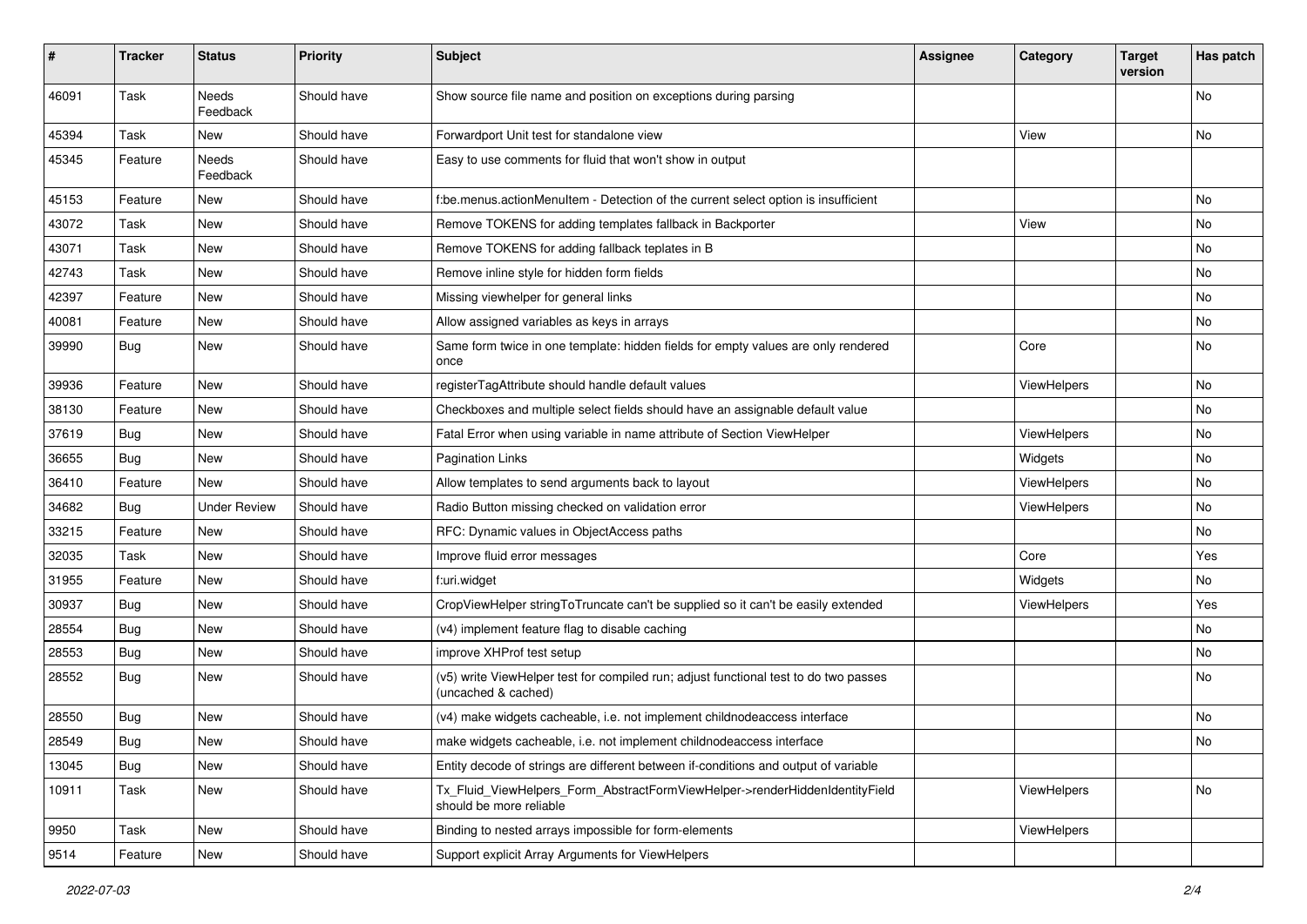| ∦     | <b>Tracker</b> | <b>Status</b>            | <b>Priority</b> | <b>Subject</b>                                                                                       | <b>Assignee</b>             | Category           | <b>Target</b><br>version | Has patch     |
|-------|----------------|--------------------------|-----------------|------------------------------------------------------------------------------------------------------|-----------------------------|--------------------|--------------------------|---------------|
| 8648  | Bug            | New                      | Should have     | format.crop ViewHelper should support all features of the crop stdWrap function                      |                             | ViewHelpers        |                          | No            |
| 4704  | Feature        | New                      | Should have     | Improve parsing exception messages                                                                   |                             | Core               |                          |               |
| 3481  | <b>Bug</b>     | New                      | Should have     | Use ViewHelperVariableContainer in PostParseFacet                                                    |                             | Core               |                          | No            |
| 3291  | Feature        | <b>Needs</b><br>Feedback | Should have     | Cacheable viewhelpers                                                                                |                             |                    |                          | No            |
| 46289 | <b>Bug</b>     | Needs<br>Feedback        | Should have     | Enable Escaping Interceptor in XML request format                                                    |                             | View               | 2.0.1                    | No            |
| 44234 | Bug            | <b>Under Review</b>      | Should have     | selectViewHelper's sorting does not respect locale collation                                         |                             | ViewHelpers        | 2.1                      | No            |
| 60856 | Bug            | <b>New</b>               | Must have       | Target attribute not supported by the form viewhelper                                                |                             | ViewHelpers        |                          | Yes           |
| 57885 | Bug            | New                      | Must have       | Inputs are cleared from a second form if the first form produced a vallidation error                 |                             |                    |                          | No            |
| 51100 | Feature        | New                      | Must have       | Links with absolute URI should have the option of URI Scheme                                         |                             | ViewHelpers        |                          | No            |
| 49038 | Bug            | New                      | Must have       | form.select does not select the first item if prependOptionValue is used                             |                             |                    |                          | No            |
| 40064 | Bug            | New                      | Must have       | Multiselect is not getting persisted                                                                 |                             | <b>ViewHelpers</b> |                          | No            |
| 38369 | Bug            | New                      | Must have       | Resource ViewHelpers should not fall back to request package                                         |                             | View               |                          | No.           |
| 27607 | <b>Bug</b>     | New                      | Must have       | Make Fluid comparisons work when first element is STRING, second is NULL.                            |                             | Core               |                          | No            |
| 5636  | Task           | <b>Under Review</b>      | Must have       | Form RadioViewHelper and CheckBoxViewHelper miss check for existing object<br>before it is accessed. |                             |                    |                          | No            |
| 45384 | Bug            | New                      | Must have       | Persisted entity object in widget-configuration cannot be deserialized (after reload)                |                             | Widgets            | 2.0.1                    | No.           |
| 54195 | Task           | New                      | Should have     | Rename and move FormViewHelper's errorClass value, currently 'f3-form-error'                         | Adrian Föder                | ViewHelpers        |                          | No            |
| 51239 | Bug            | <b>Under Review</b>      | Must have       | AbstractViewHelper use incorrect method signature for "\$this->systemLogger->log()"                  | Adrian Föder                | Core               |                          | Yes           |
| 58862 | <b>Bug</b>     | Needs<br>Feedback        | Should have     | FormViewHelper doesn't accept NULL as value for \$arguments                                          | Bastian<br>Waidelich        | ViewHelpers        |                          | Yes           |
| 53806 | Bug            | Under Review             | Should have     | Paginate widget maximumNumberOfLinks rendering wrong number of links                                 | <b>Bastian</b><br>Waidelich | Widgets            |                          | No            |
| 59057 | Bug            | <b>Under Review</b>      | Must have       | Hidden empty value fields shoud be disabled when related field is disabled                           | Bastian<br>Waidelich        | ViewHelpers        |                          | No            |
| 3725  | Feature        | <b>New</b>               | Could have      | <b>CSS Engine</b>                                                                                    | Christian Müller            | ViewHelpers        |                          | No.           |
| 55008 | Bug            | <b>Under Review</b>      | Should have     | Interceptors should be used in Partials                                                              | Christian Müller            |                    |                          | No            |
| 33628 | <b>Bug</b>     | Needs<br>Feedback        | Must have       | Multicheckboxes (multiselect) for Collections don't work                                             | Christian Müller            | ViewHelpers        |                          | No            |
| 37095 | Feature        | New                      | Should have     | It should be possible to set a different template on a Fluid TemplateView inside an<br>action        | Christopher<br>Hlubek       |                    |                          | No            |
| 8491  | Task           | Needs<br>Feedback        | Should have     | link.action and uri.action differ in absolute argument                                               | Karsten<br>Dambekalns       | ViewHelpers        |                          | No            |
| 43346 | Feature        | <b>Under Review</b>      | Should have     | Allow property mapping configuration via template                                                    | Karsten<br>Dambekalns       | ViewHelpers        | 2.1                      | $\mathsf{No}$ |